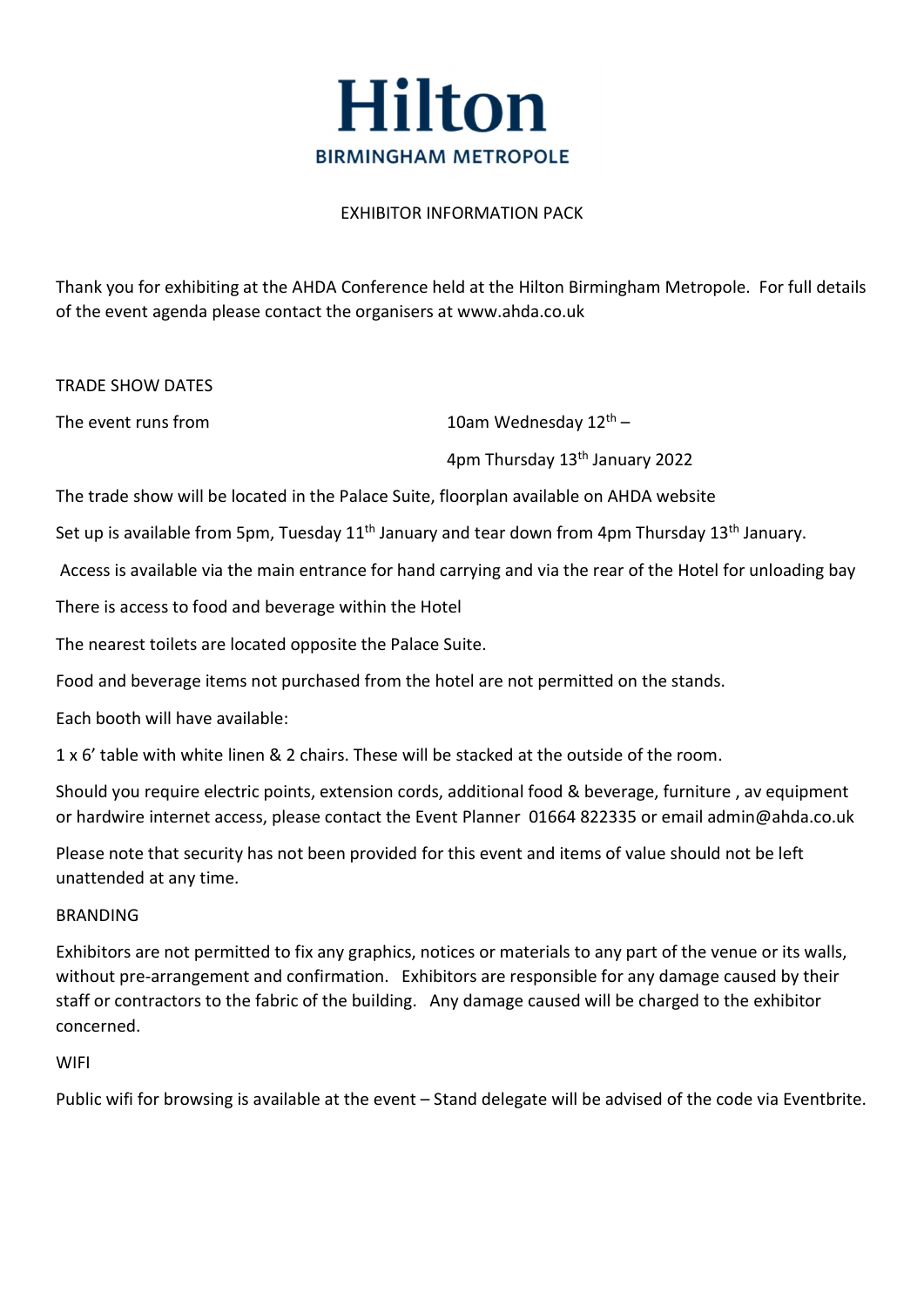

## DELIVERY

|                                     | <b>Hilton</b>                                                                                                                                                                                                                                                                           |                                                                                 |                                                                                                   |  |                                                                                                                                    |
|-------------------------------------|-----------------------------------------------------------------------------------------------------------------------------------------------------------------------------------------------------------------------------------------------------------------------------------------|---------------------------------------------------------------------------------|---------------------------------------------------------------------------------------------------|--|------------------------------------------------------------------------------------------------------------------------------------|
|                                     | <b>BIRMINGHAM METROPOLE</b>                                                                                                                                                                                                                                                             |                                                                                 |                                                                                                   |  |                                                                                                                                    |
| <b>DELIVERY</b>                     |                                                                                                                                                                                                                                                                                         |                                                                                 |                                                                                                   |  |                                                                                                                                    |
|                                     | Shipments to the Hotel are received, stored and delivered to our Monarch Lock Up storage room. Storage<br>in this area is limited. The Hilton Birmingham Metropole asks for your co-operation in shipping in a timely<br>manner, no more than 24 hours prior to the start of the event. |                                                                                 |                                                                                                   |  |                                                                                                                                    |
|                                     | Shipments must be addressed according to the Hotel delivery Label;, see appendix 2                                                                                                                                                                                                      |                                                                                 |                                                                                                   |  |                                                                                                                                    |
| TO:                                 |                                                                                                                                                                                                                                                                                         |                                                                                 | <b>EVENT PLANNER</b>                                                                              |  | <b>XXX</b>                                                                                                                         |
|                                     | <b>Monarch Lock Up c/o Security</b>                                                                                                                                                                                                                                                     |                                                                                 |                                                                                                   |  |                                                                                                                                    |
| <b>HILTON BIRMINGHAM METROPOLE</b>  |                                                                                                                                                                                                                                                                                         |                                                                                 | <b>NAME OF EVENT:</b><br><b>XXX</b>                                                               |  |                                                                                                                                    |
| <b>NEC</b>                          |                                                                                                                                                                                                                                                                                         |                                                                                 |                                                                                                   |  |                                                                                                                                    |
| <b>BIRMINGHAM</b><br><b>B40 1PP</b> |                                                                                                                                                                                                                                                                                         |                                                                                 | <b>DATE OF EVENT:</b>                                                                             |  |                                                                                                                                    |
| <b>SENDER DETAILS:</b>              |                                                                                                                                                                                                                                                                                         |                                                                                 |                                                                                                   |  | <b>XXX</b>                                                                                                                         |
| NAME:                               |                                                                                                                                                                                                                                                                                         |                                                                                 |                                                                                                   |  |                                                                                                                                    |
|                                     | <b>XXX</b>                                                                                                                                                                                                                                                                              |                                                                                 | <b>ROOM NAME:</b>                                                                                 |  |                                                                                                                                    |
| <b>ADDRESS:</b>                     | <b>XXX</b>                                                                                                                                                                                                                                                                              |                                                                                 |                                                                                                   |  | <b>XXX</b>                                                                                                                         |
|                                     |                                                                                                                                                                                                                                                                                         |                                                                                 | <b>STAND NAME:</b>                                                                                |  |                                                                                                                                    |
|                                     |                                                                                                                                                                                                                                                                                         |                                                                                 |                                                                                                   |  | <b>XXX</b>                                                                                                                         |
| <b>TELEPHONE NO:</b>                | <b>XXX</b>                                                                                                                                                                                                                                                                              |                                                                                 |                                                                                                   |  |                                                                                                                                    |
|                                     |                                                                                                                                                                                                                                                                                         |                                                                                 | <b>STAND NO:</b>                                                                                  |  |                                                                                                                                    |
| NUMBER OF BOXES                     | <b>XXX</b>                                                                                                                                                                                                                                                                              |                                                                                 |                                                                                                   |  | <b>XXX</b>                                                                                                                         |
|                                     |                                                                                                                                                                                                                                                                                         | DELIVERIES WILL ONLY BE EXCEPTED AT SECURITY<br>MONDAY - FRIDAY 0600 - 1600 HRS |                                                                                                   |  |                                                                                                                                    |
| <b>CONTENTS</b>                     | <b>XXX</b>                                                                                                                                                                                                                                                                              |                                                                                 | <b>SATURDAY</b><br>0600 - 1300 HRS<br>BOXES/MATERIALS ETC WILL NOT BE ACCEPTED MORE THAN 24 HOURS |  |                                                                                                                                    |
|                                     |                                                                                                                                                                                                                                                                                         |                                                                                 | PRIOR TO THE EVENT DATE                                                                           |  |                                                                                                                                    |
| <b>BOX</b>                          | XX<br>XX<br><b>OF</b>                                                                                                                                                                                                                                                                   |                                                                                 |                                                                                                   |  | Please note that the hotel does not accept responsibility for<br>the loss or damage of any materials accepted/stored by the hotel. |
|                                     |                                                                                                                                                                                                                                                                                         |                                                                                 |                                                                                                   |  |                                                                                                                                    |

\*\*\*\* Please note that boxes will not be accepted by the hotel without a recipient name.

\*\*\*\* Please note that the hotel does not accept pallets.

Handling fees will apply if pallets/boxes are left by delivery drivers.

\*\*\*\* The hotel does not accept Cash on Delivery packages.

\*\*\*\*For security reasons, all unidentified shipments or questionable packages will be refused.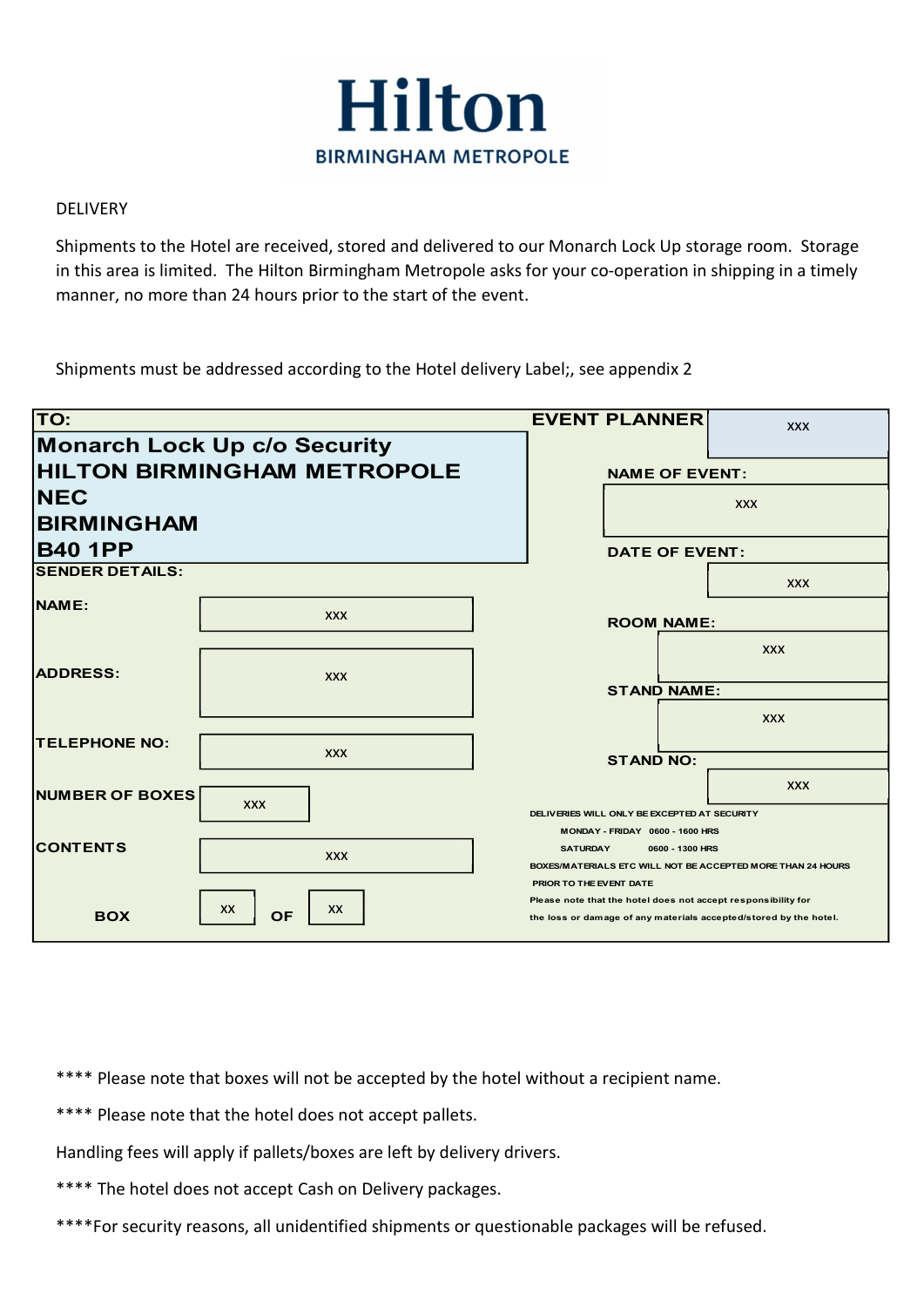

# SHIPPING

Guests are responsible for the packing of all return packages. These should be indicated to the hotel representative before your departure.

Please note that any items left in the exhibition room without correct labelling will be destroyed.

All items must be addressed according to the Hotel return label. See appendix 3

| <b>RETURNED GOODS</b>                | <b>EVENT PLANNER</b><br><b>XXX</b><br><b>NAME OF EVENT:</b>                                                                                                                                          |                                                                                                       |  |  |
|--------------------------------------|------------------------------------------------------------------------------------------------------------------------------------------------------------------------------------------------------|-------------------------------------------------------------------------------------------------------|--|--|
| <b>Return Address</b><br><b>XXX</b>  | ALL EQUIPMENT TO BE PICKED UP                                                                                                                                                                        | <b>XXX</b><br><b>DATE OF EVENT:</b><br><b>XXX</b>                                                     |  |  |
|                                      | PLEASE NOTE ALL PARCELS/SHIPMENTS MUST BE COLLECTED<br>ON THE SAME DAY THE EVENT FINISHES<br>GOODS CAN NOT BE STORED AT THE HOTEL<br>THE HOTEL CAN NOT TAKE ANY LIABILITY FOR ANY GOODS LEFT ON SITE | <b>ROOM NAME:</b><br><b>XXX</b><br><b>STAND NAME:</b><br><b>XXX</b><br><b>STAND NO:</b><br><b>XXX</b> |  |  |
| <b>Courier Details</b><br><b>XXX</b> | PLEASE MAKE ARRANGEMENTS IN ADVANCE<br>FOR COLLECTION ON THE DAY OF DEPARTURE<br>BOX or ITEM 1 of _____                                                                                              | CONTACT NAME XXX                                                                                      |  |  |
|                                      |                                                                                                                                                                                                      | <b>XXX</b><br><b>CONTACT NUMBER</b>                                                                   |  |  |

All items must be returned to the Monarch Lock up storage room.

For the avoidance of doubt, any labelled packages left in function rooms following times of tenure will be removed and charges for storage will apply for a maximum of three days. Items not removed from the premises within 3 days of departure will be destroyed.